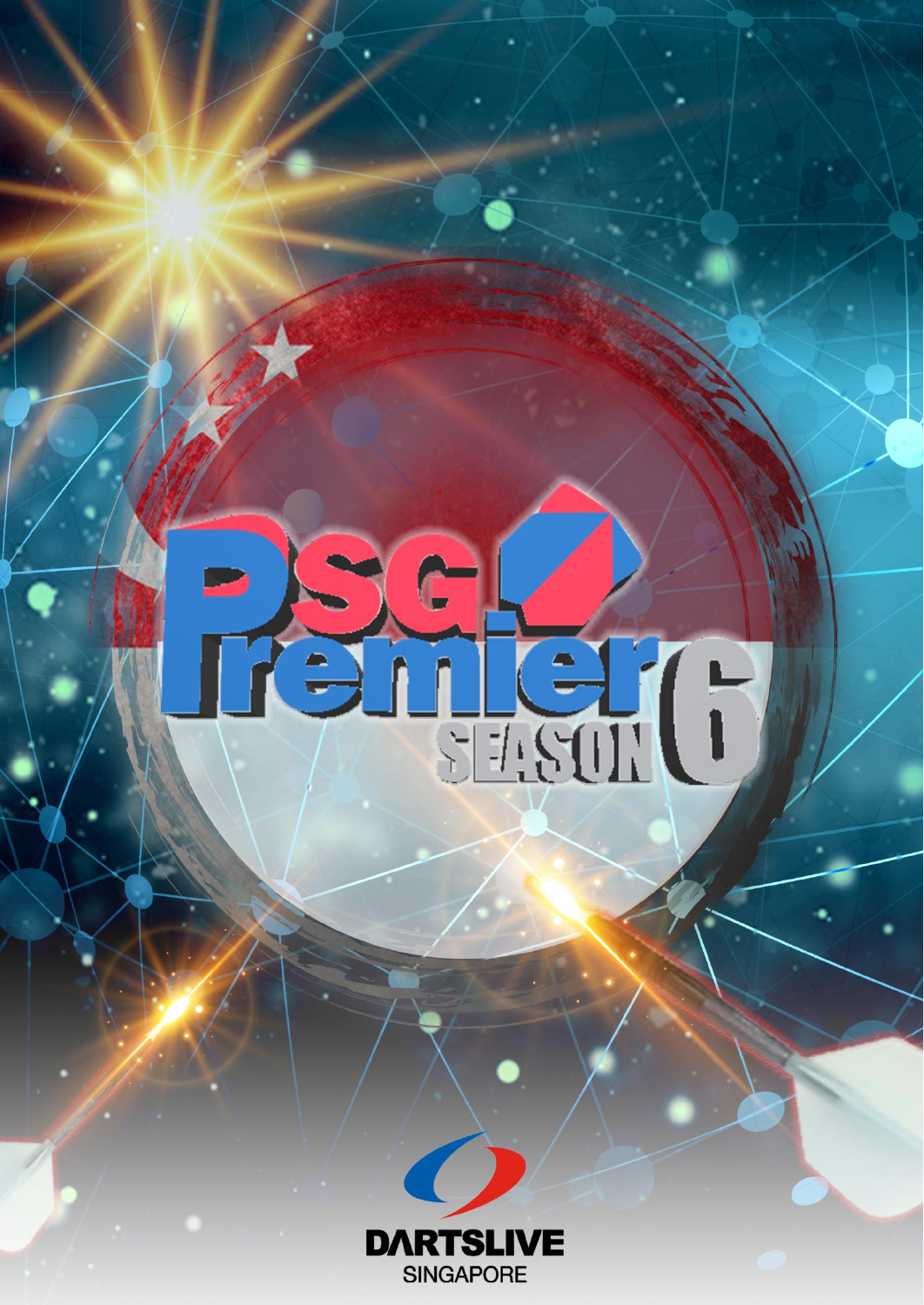

# **SG PREMIER PLAYERS EXCLUSIVE!**

| <b>ELITE PLAYERS</b>                                                        | • ONLY for Rating 12 & Above                                                     |                     |  |
|-----------------------------------------------------------------------------|----------------------------------------------------------------------------------|---------------------|--|
| <b>Exclusive!</b>                                                           |                                                                                  |                     |  |
|                                                                             |                                                                                  |                     |  |
| <b>Participation</b><br><b>THEME</b><br>(Skill Level<br><b>Recognition)</b> | • Special Theme awarded by Player's Rating:                                      |                     |  |
|                                                                             | <b>Rating Class</b>                                                              | <b>Theme Type</b>   |  |
|                                                                             | 17 & 18                                                                          | <b>GOLD THEME</b>   |  |
|                                                                             | 15 & 16                                                                          | <b>SILVER THEME</b> |  |
|                                                                             | 12 to 14                                                                         | <b>BRONZE THEME</b> |  |
| <b>SPECIAL</b><br><b>AWARDS THEME</b>                                       | • AWARD THEME instead of PINS!                                                   |                     |  |
| <b>IMPROVED</b><br><b>MATCH FORMAT</b>                                      | • More Challenging;<br>• Fairer Game Play;<br>• More team players participation. |                     |  |
| <b>SG PREMIER</b><br><b>DOUBLES CUP</b>                                     | • Free Entry to SG Premier Doubles Cup                                           |                     |  |
| <b>ELIGIBLE for</b><br><b>ELITE EVENTS</b><br><b>SELECTION</b>              | • Eligible for <b>SDWC 2017</b> Team Singapore Selection with Mr. Paul Lim       |                     |  |
|                                                                             |                                                                                  |                     |  |
|                                                                             | • Special Additional Discount for SG Tour 2018 Annual Pass                       |                     |  |
|                                                                             |                                                                                  |                     |  |

2017 Dartslive (S) Pte Ltd All rights reserved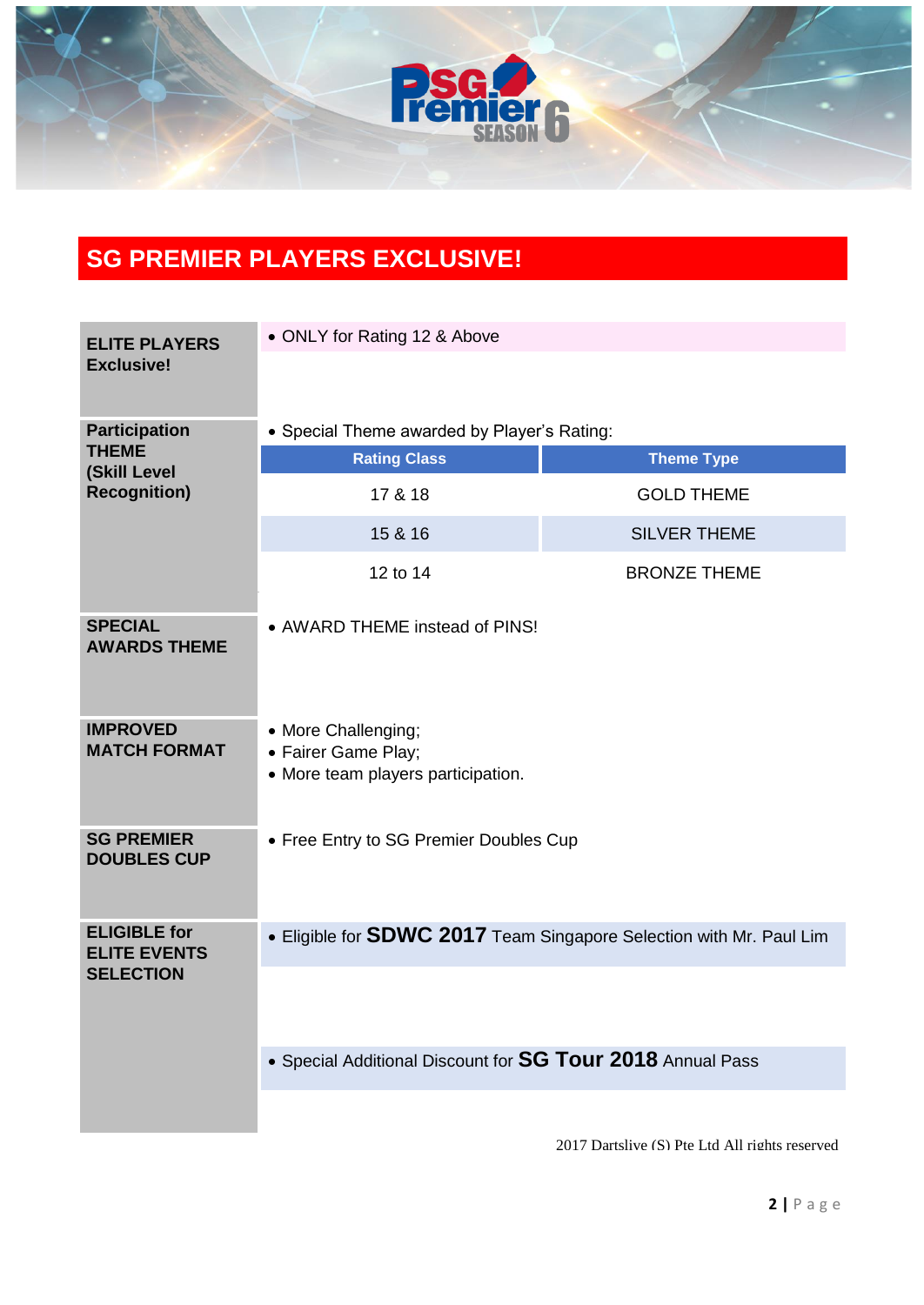

### **REGISTRATION DETAILS**

| <b>LEAGUE DATES</b>                     | <b>Status</b>                                                                                                                                                                          | <b>Time/Date</b>                                         |  |
|-----------------------------------------|----------------------------------------------------------------------------------------------------------------------------------------------------------------------------------------|----------------------------------------------------------|--|
|                                         | <b>Registration Closes</b>                                                                                                                                                             | 6pm, Monday, 31 <sup>th</sup> August 2017                |  |
|                                         | <b>League Starts</b>                                                                                                                                                                   | 8pm, Monday, 18th September 2017*<br><b>Every Monday</b> |  |
|                                         | <b>Registration Fees</b>                                                                                                                                                               | \$150 Per Team                                           |  |
| <b>PARTICIPATING</b><br><b>CRITERIA</b> | <b>Criteria</b>                                                                                                                                                                        | <b>Remarks</b>                                           |  |
|                                         | Team Limit (Top 3 players)                                                                                                                                                             | 44*                                                      |  |
|                                         | Max. Player Rating Limit                                                                                                                                                               | n.a.                                                     |  |
|                                         | Min. Player Rating Limit                                                                                                                                                               | 12                                                       |  |
|                                         | No. of Players Per Team                                                                                                                                                                | Min. 3 / Max. 5*                                         |  |
|                                         | Handicap                                                                                                                                                                               | No                                                       |  |
|                                         | <b>Bust Rule</b>                                                                                                                                                                       | <b>No</b>                                                |  |
|                                         | Min. Teams to Start League                                                                                                                                                             | 8                                                        |  |
|                                         | Min. teams to form groups                                                                                                                                                              | 12                                                       |  |
|                                         | * During Window Period, maximum players per team is limited to 5 and player<br>added must be same or lower than 3rd top player rating at point of submission of<br>window period form. |                                                          |  |

2017 Dartslive (S) Pte Ltd All rights reserved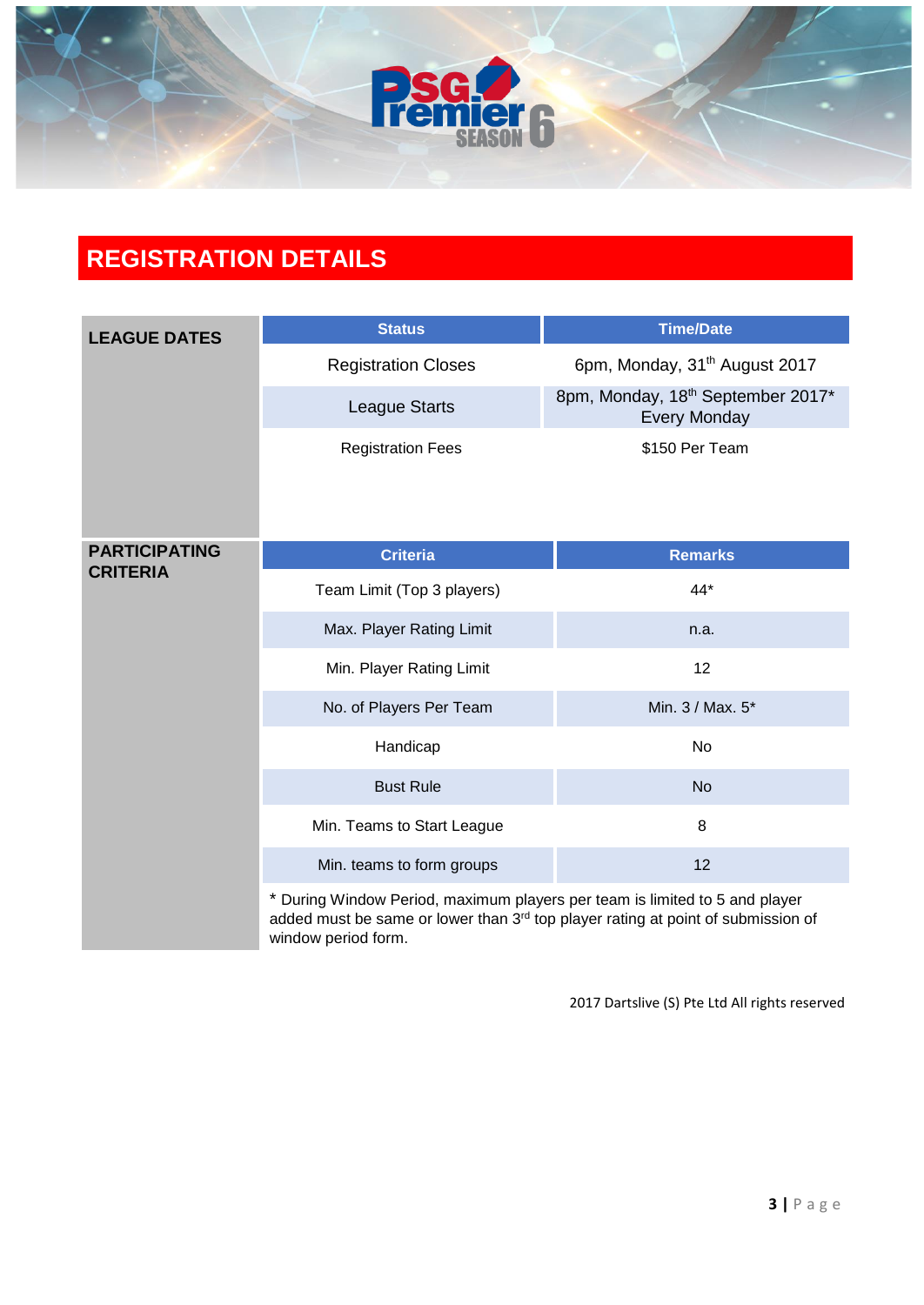

### **MATCH FORMAT (Improved)**

|                                       |                                                                              | <b>Matches</b> | <b>Format</b>           | <b>Remarks</b>            |
|---------------------------------------|------------------------------------------------------------------------------|----------------|-------------------------|---------------------------|
|                                       | <b>Part 1</b> (Each Player allow to play <b>max. 2</b> matches in this part) |                |                         |                           |
|                                       | $\mathbf{1}$                                                                 | <b>SINGLES</b> | 701                     | Open In / Master Out      |
| <b>40 Credits</b><br>Per Team / Match | $\overline{2}$                                                               | <b>DOUBLES</b> | <b>Standard Cricket</b> |                           |
|                                       | 3                                                                            | <b>TRIOS</b>   | 901                     | Open In / Master Out      |
|                                       | Part 2 (Each Player allow to play max. 1 match in this part)                 |                |                         |                           |
|                                       | $\overline{4}$                                                               | <b>SINGLES</b> | 701                     | Open In / Master Out      |
|                                       | 5                                                                            | <b>SINGLES</b> | 701                     | Open In / Master Out      |
|                                       | $6\phantom{1}6$                                                              | <b>SINGLES</b> | <b>Standard Cricket</b> |                           |
|                                       | <b>Part 3</b> (Each Player allow to play <b>max. 2</b> matches in this part) |                |                         |                           |
|                                       | $\overline{7}$                                                               | <b>DOUBLE</b>  | <b>Team Cricket</b>     |                           |
|                                       | 8                                                                            | <b>DOUBLES</b> | 701                     | Open In / Master Out      |
|                                       | $\boldsymbol{9}$                                                             | <b>DOUBLES</b> | 501 Freeze              | Double In/Out, Bull 25/50 |
|                                       | Part 4 (Each Player allow to play max. 2 matches in this part)               |                |                         |                           |
|                                       | 10                                                                           | <b>TRIOS</b>   | <b>HALF-IT</b>          | <b>Grand Master Mode</b>  |
|                                       | 11                                                                           | <b>DOUBLES</b> | SHOOT-OUT               |                           |
|                                       | 12                                                                           | <b>SINGLES</b> | 701                     | Double In/Out, Bull 25/50 |
|                                       | <b>Part 5</b> (Each Player allow to play <b>max. 1</b> match in this part)   |                |                         |                           |
|                                       | 13                                                                           | <b>TRIOS</b>   | 1101                    | Open In / Master Out      |

2017 Dartslive (S) Pte Ltd All rights reserved

### **IMPORTANT NOTES:**

- Match 1 & Match 13: Bulls-Up required to determine team to start
- Match 2 to Match 12: Lost team of previous match goes first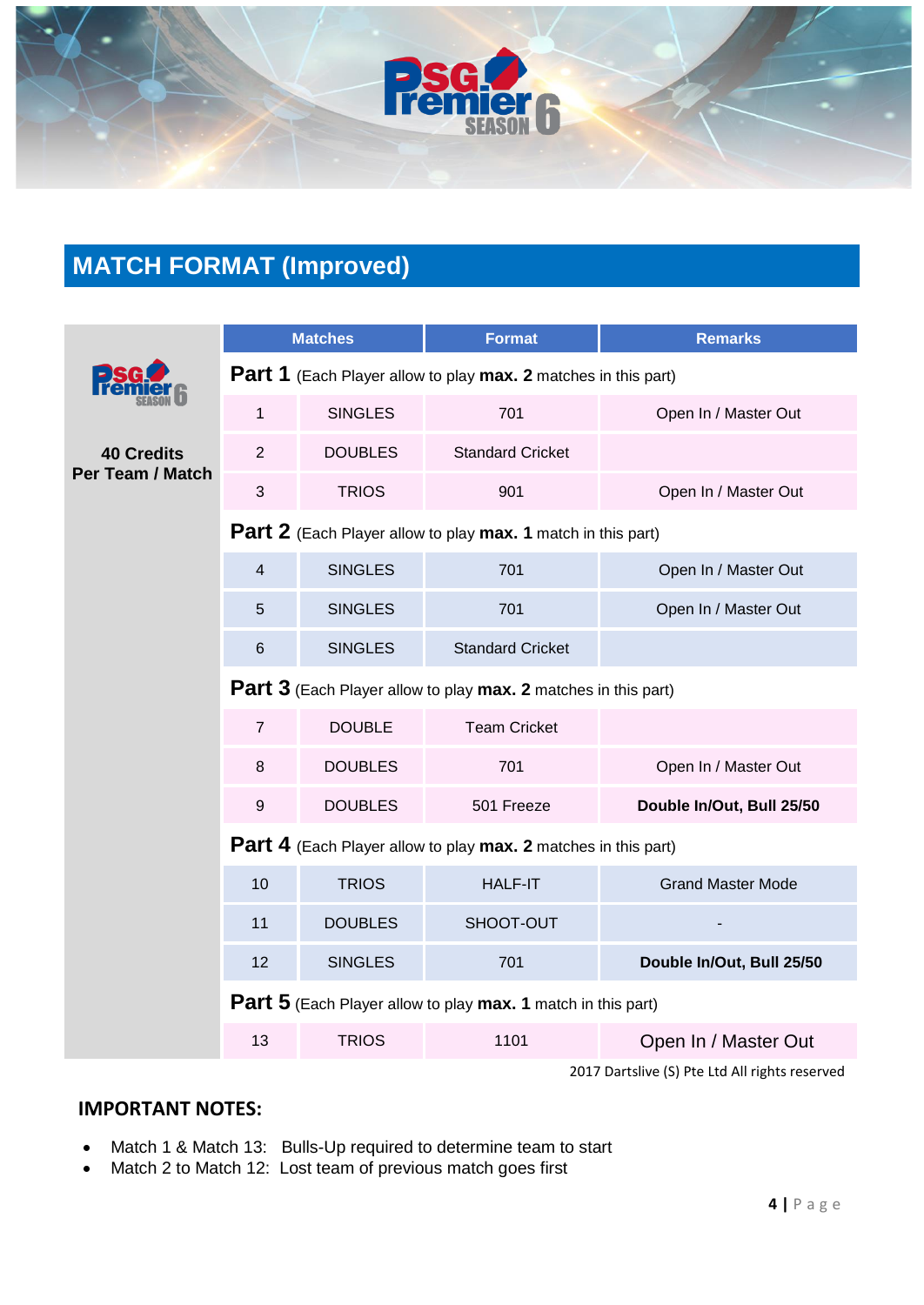

# **PRIZES & AWARDS**

| <b>PRIZE &amp;</b><br><b>TROPHIES</b> | <b>Position</b>                                                                                                                                                                                                                                                               | <b>Cash Prize</b>                                                                                                             | <b>Trophies</b>                  |
|---------------------------------------|-------------------------------------------------------------------------------------------------------------------------------------------------------------------------------------------------------------------------------------------------------------------------------|-------------------------------------------------------------------------------------------------------------------------------|----------------------------------|
|                                       | <b>GROUP CHAMPION*</b>                                                                                                                                                                                                                                                        | <b>SGD 150</b>                                                                                                                | <b>TEAM PLAYERS</b>              |
|                                       | <b>DIVISION CHAMPION</b>                                                                                                                                                                                                                                                      | <b>SGD 2000</b>                                                                                                               | SHOP + TEAM PLAYERS              |
|                                       | DIVISION 2ND PLACE                                                                                                                                                                                                                                                            | <b>SGD 1000</b>                                                                                                               | SHOP + TEAM PLAYERS              |
|                                       | DIVISION JOINT 3RD                                                                                                                                                                                                                                                            | <b>SGD 500</b>                                                                                                                | SHOP + TEAM PLAYERS              |
|                                       | Group Champion only applies to > 1 group;<br>$\bullet$<br>Min. 8 teams to start;<br>$\bullet$<br>Prizes will be adjusted according to the total teams registered;<br>Joint 5 <sup>th</sup> Prize will be considered for Division with >16 Teams in league final;<br>$\bullet$ |                                                                                                                               |                                  |
| <b>SPECIAL AWARD</b><br><b>THEMES</b> | <b>Award Type</b>                                                                                                                                                                                                                                                             | (Count)<br><b>Rating 12-14</b>                                                                                                | (Count)<br><b>Rating 15 - 18</b> |
|                                       | <b>HAT-TRICK</b>                                                                                                                                                                                                                                                              | 20                                                                                                                            | 30                               |
|                                       | <b>HIGH TON</b>                                                                                                                                                                                                                                                               | 2                                                                                                                             | 3                                |
|                                       | <b>TON 80</b>                                                                                                                                                                                                                                                                 | 1                                                                                                                             | $\overline{2}$                   |
|                                       | 3-IN-A-BED                                                                                                                                                                                                                                                                    | 3                                                                                                                             | $\overline{4}$                   |
|                                       | <b>WHITE HORSE</b>                                                                                                                                                                                                                                                            | 1                                                                                                                             | 3                                |
|                                       | $\bullet$                                                                                                                                                                                                                                                                     | Count is applicable to Award achieved in Double RR Schedule only;<br>Rating is based on League End Rating (end of Double RR); |                                  |

2017 Dartslive (S) Pte Ltd All rights reserved